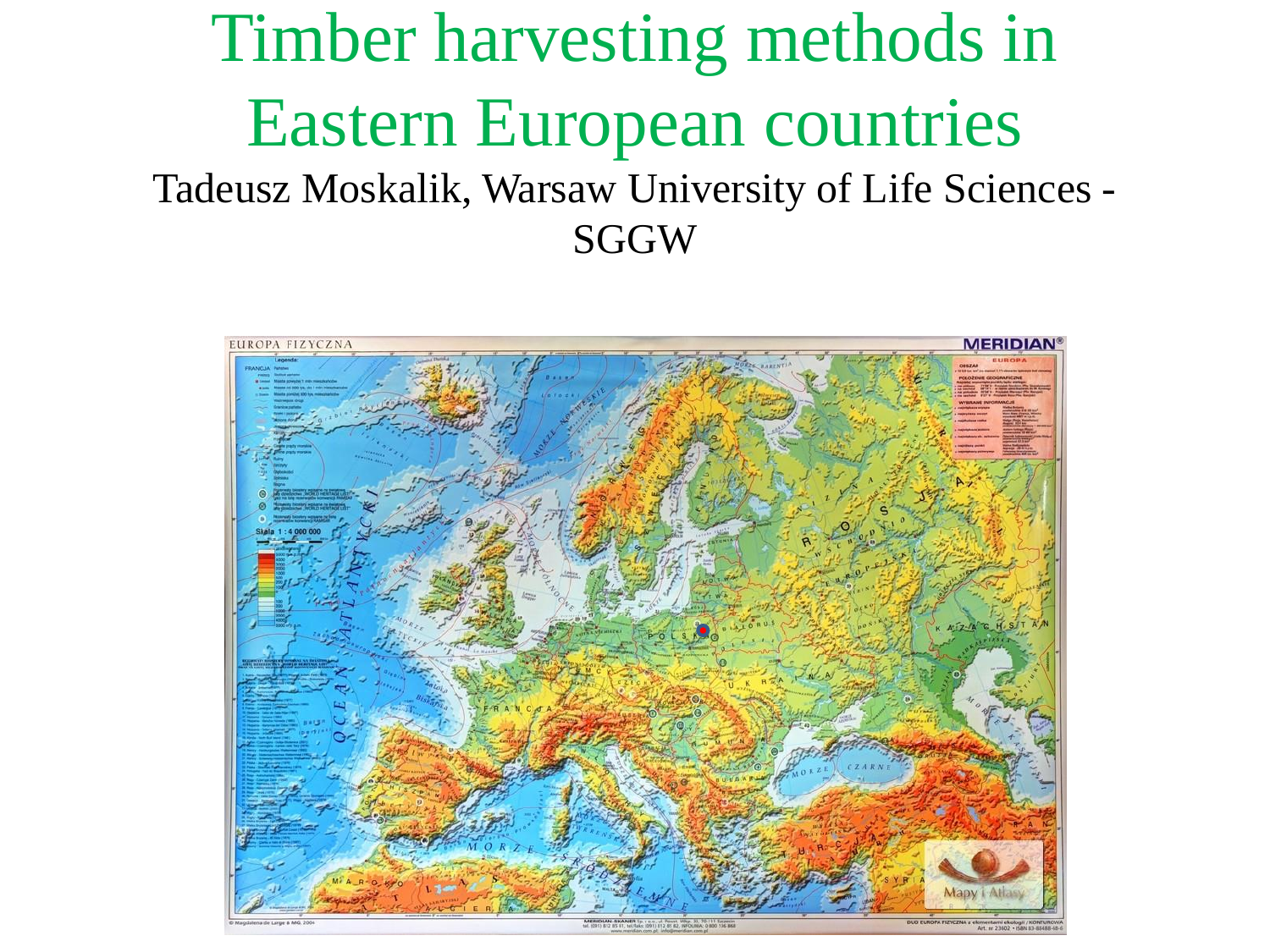### Forest area and cover in Eastern European countries

|                       |              |                       |              | Change in forest |
|-----------------------|--------------|-----------------------|--------------|------------------|
|                       |              |                       |              | cover            |
| Country               | Forest area, | Forest area available | Forest cover | from $1990$ to   |
|                       | thousand ha  | to supply wood, %     | in 2015, $%$ | 2015, %          |
| <b>Belarus</b>        | 8,633.50     | 75.0                  | 42.5         | 10.7             |
| Bulgaria              | 3,774.70     | 57.9                  | 37.4         | 16.9             |
| <b>Czech Republic</b> | 2,597.18     | 86.3                  | 34.5         | 1.5              |
| Estonia               | 2,231.95     | 89.3                  | 52.7         | 1.3              |
| Latvia                | 3,356.00     | 93.9                  | 54.0         | 5.9              |
| Lithuania             | 2,180.00     | 88.3                  | 34.8         | 12.3             |
| Poland                | 9,197.90     | 87.7                  | 29.4         | 6.2              |
| Romania               | 6,520.00     | 67.4                  | 29.8         | 7.2              |
| Slovakia              | 1,941.52     | 92.0                  | 41.0         | 0.7              |
| Ukraine               | 9,657.00     | 54.1                  | 16.7         | 4.4              |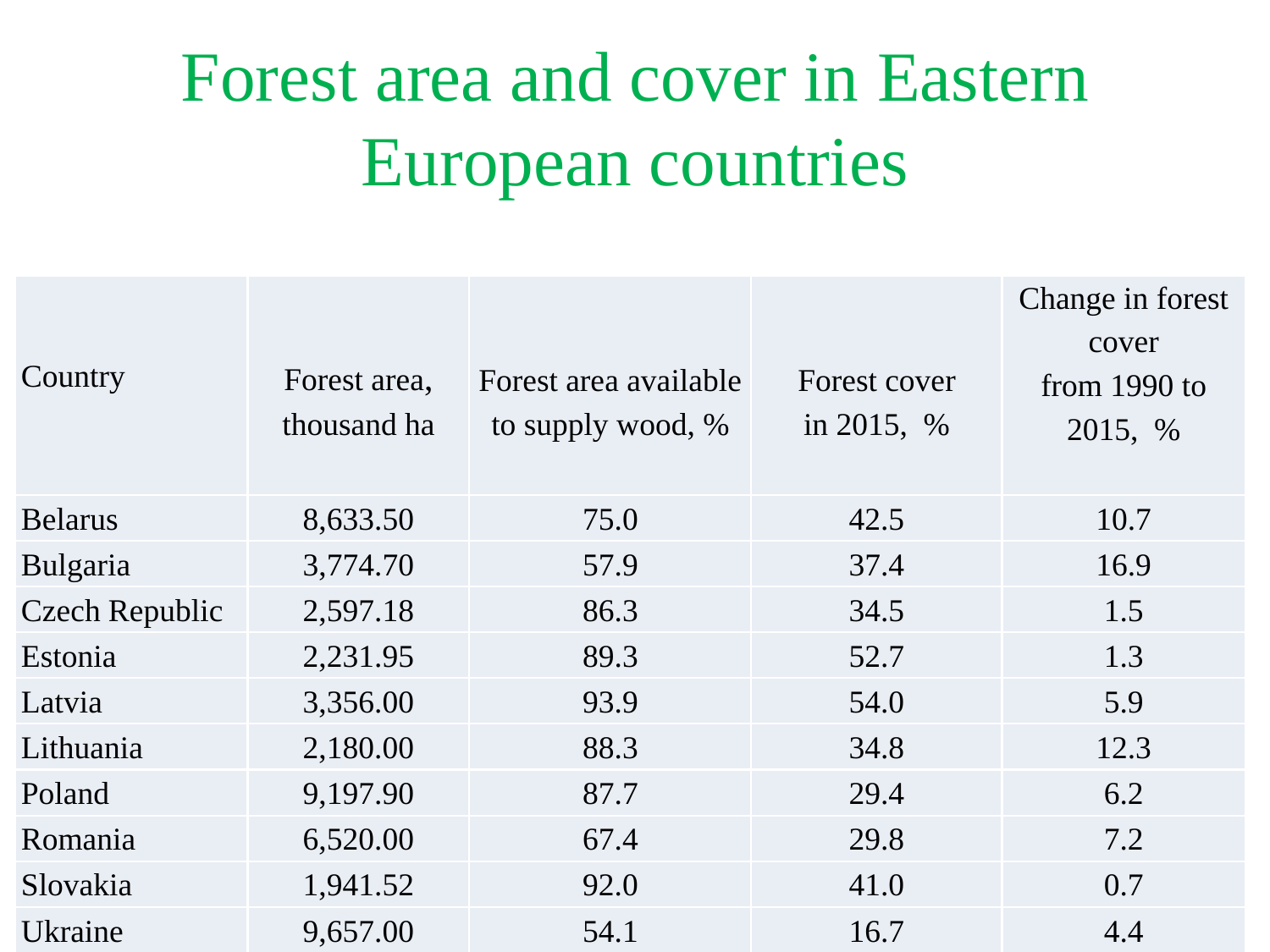### Tree species structure in the Eastern European countries

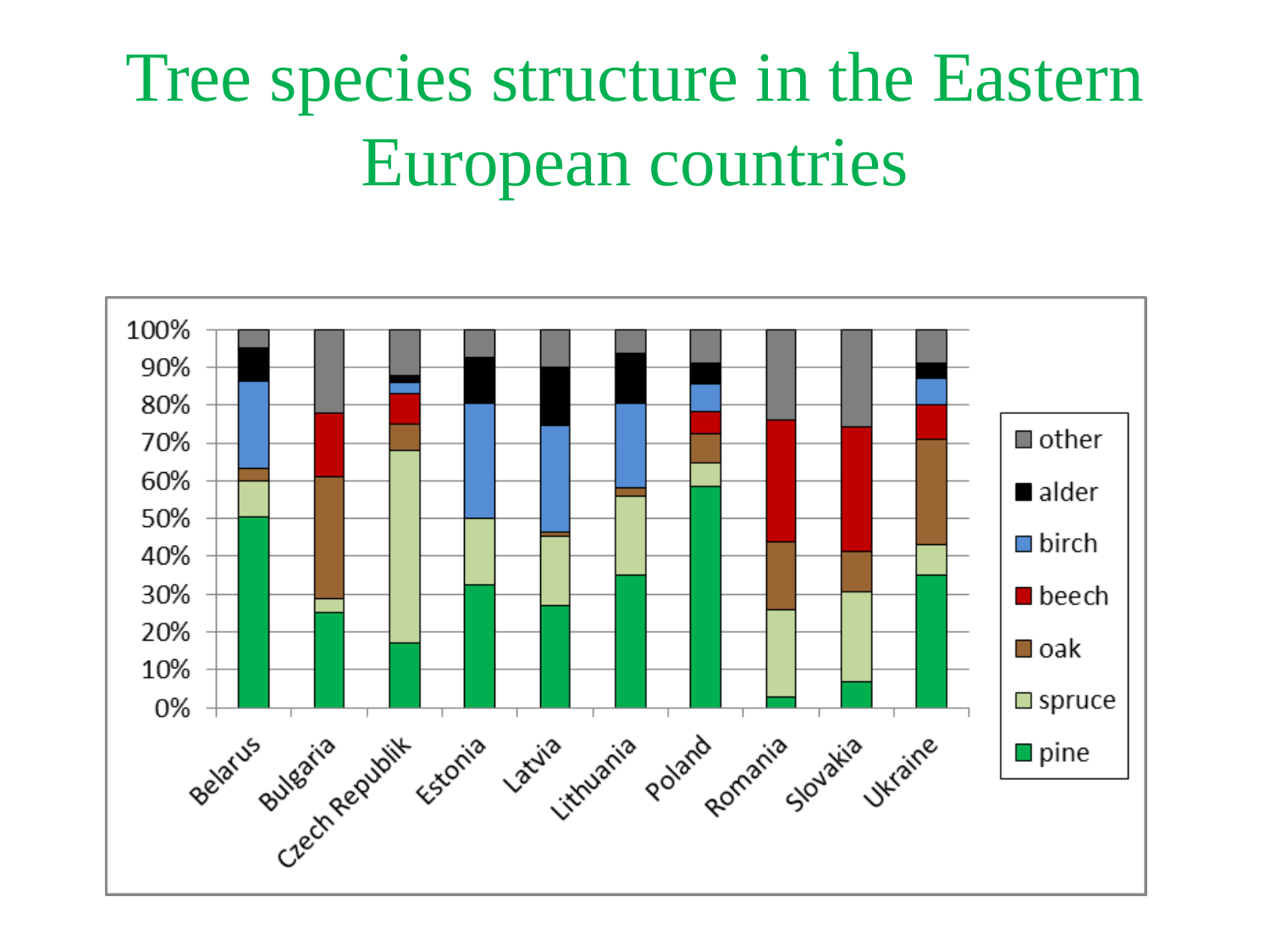#### Forest ownership structure in the Eastern European countries

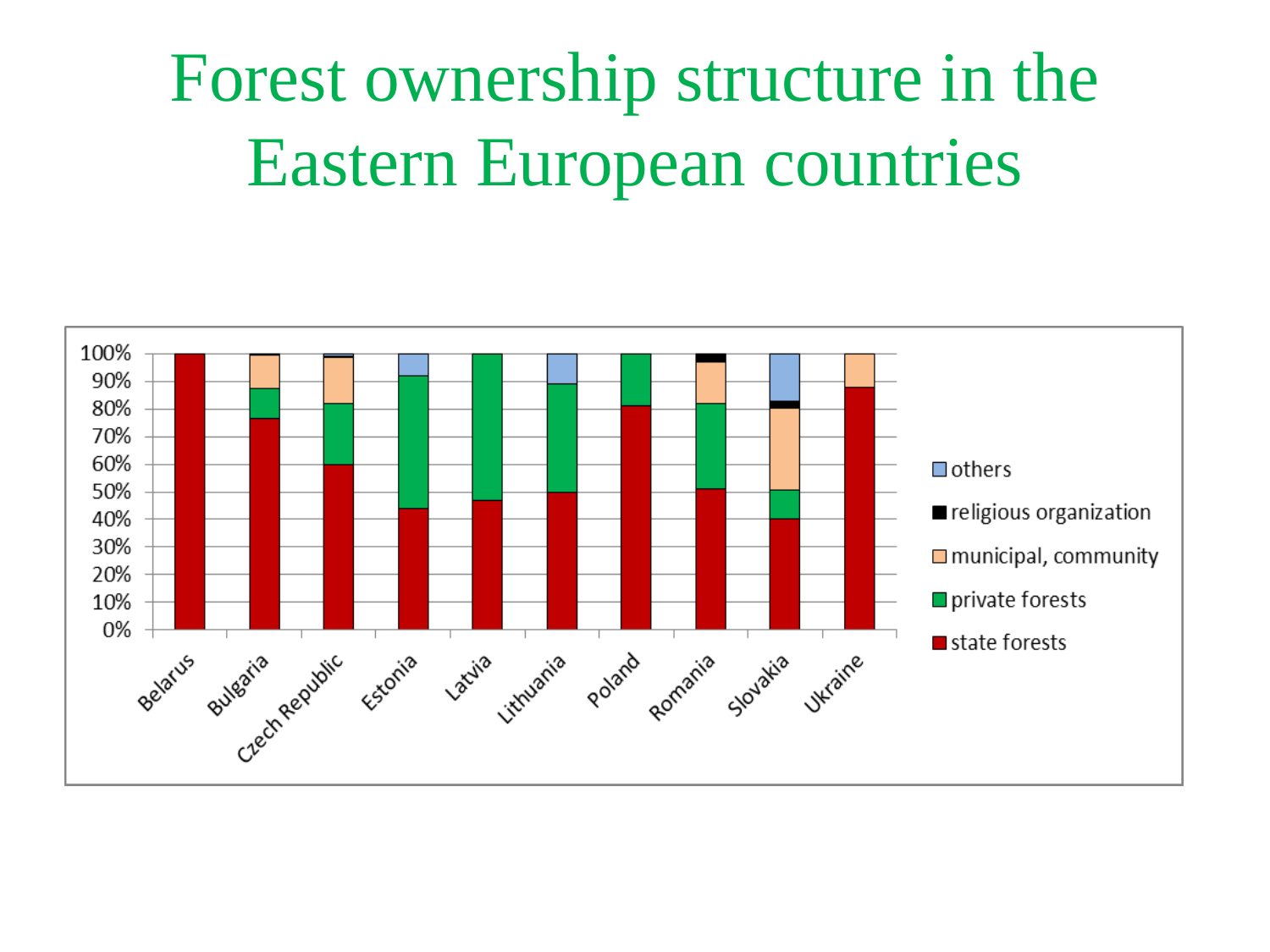#### Roundwood production and the timber trade in the Eastern European countries analysed (FAO 2016)

| <b>Country</b>        | Production,<br>thousand m <sup>3</sup> | <b>Production</b><br>per capita,<br>$m^3$ /person | Export,<br>% of production | Import,<br>% of production |
|-----------------------|----------------------------------------|---------------------------------------------------|----------------------------|----------------------------|
| <b>Belarus</b>        | 19,550                                 | 2.10                                              | 11.1                       | 0.1                        |
| <b>Bulgaria</b>       | 5,570                                  | 0.76                                              | 9.7                        | 0.6                        |
| <b>Czech Republic</b> | 15,476                                 | 1.47                                              | 31.9                       | 15.8                       |
| <b>Estonia</b>        | 12,600                                 | 9.57                                              | 21.9                       | 1.8                        |
| Latvia                | 12,597                                 | 6.29                                              | 30.4                       | 10.3                       |
| Lithuania             | 7,351                                  | 2.49                                              | 23.2                       | 4.6                        |
| Poland                | 40,565                                 | 1.05                                              | 6.6                        | 6.5                        |
| Romania               | 15,068                                 | 0.75                                              | 2.2                        | 6.7                        |
| <b>Slovakia</b>       | 9,417                                  | 1.73                                              | 31.1                       | 8.2                        |
| <b>Ukraine</b>        | 18,300                                 | 0.43                                              | 18.8                       | 0.1                        |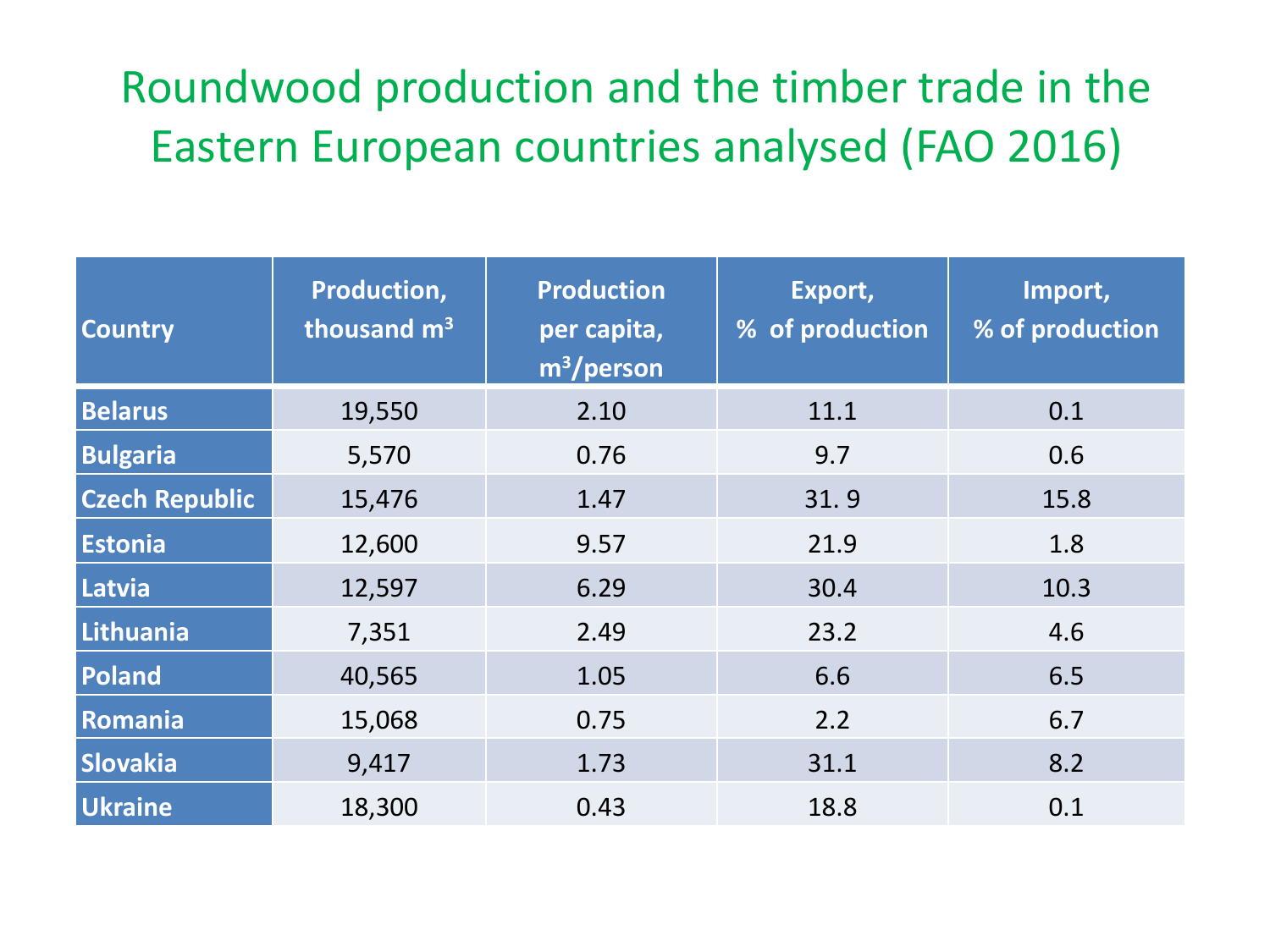#### Estonia

Mechanized harvesting dominates. Over 95% of final fellings are made by harvesters (up to 100% in state forests); thinning operations - over 80%



220-250 300-350 1000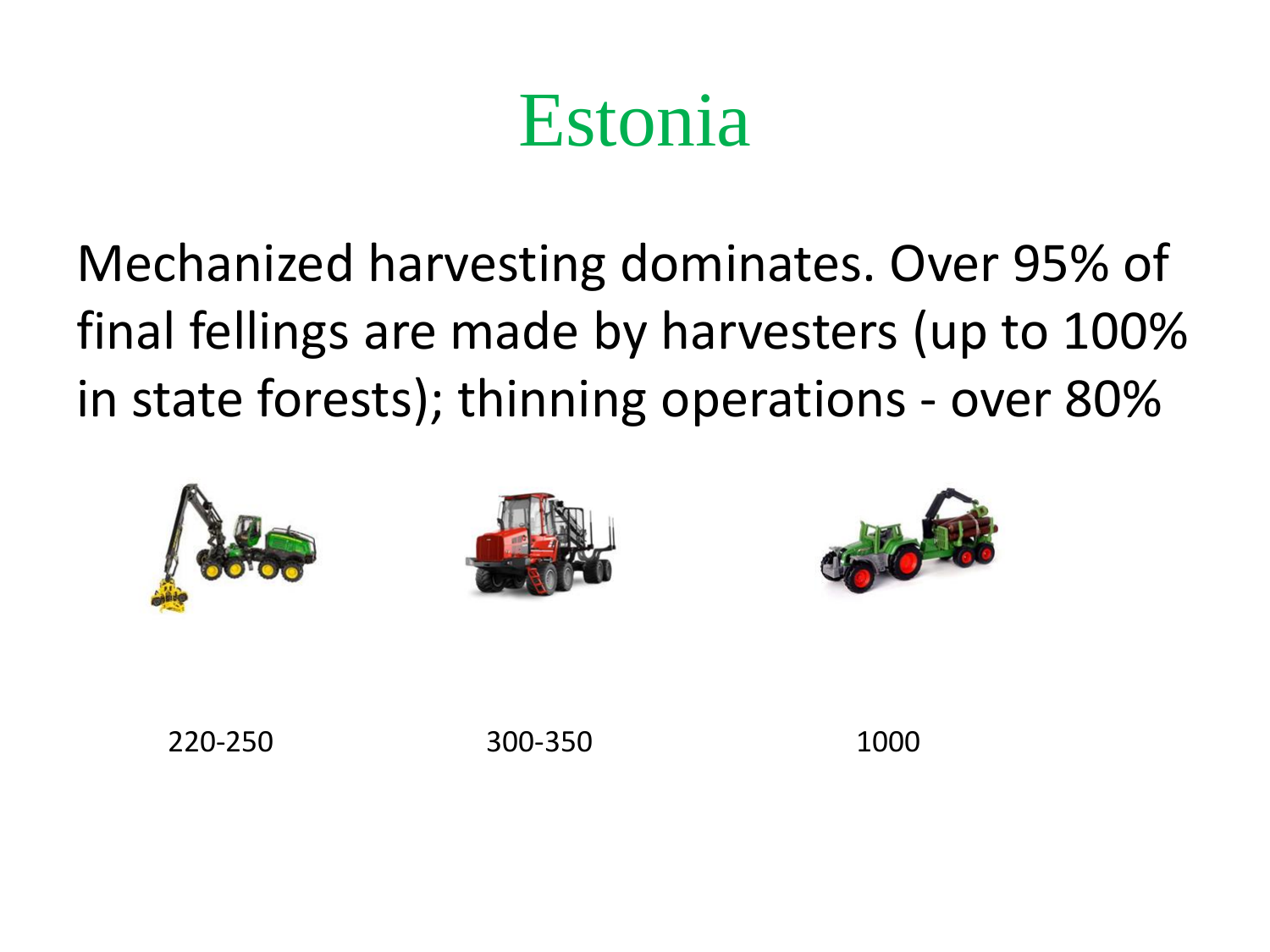### Latvia

It is estimated that about 70% of wood is cut by using the fully mechanized CTL method; 30% by chainsaws (mostly for thinning and low valued deciduous stands).



312 1024 281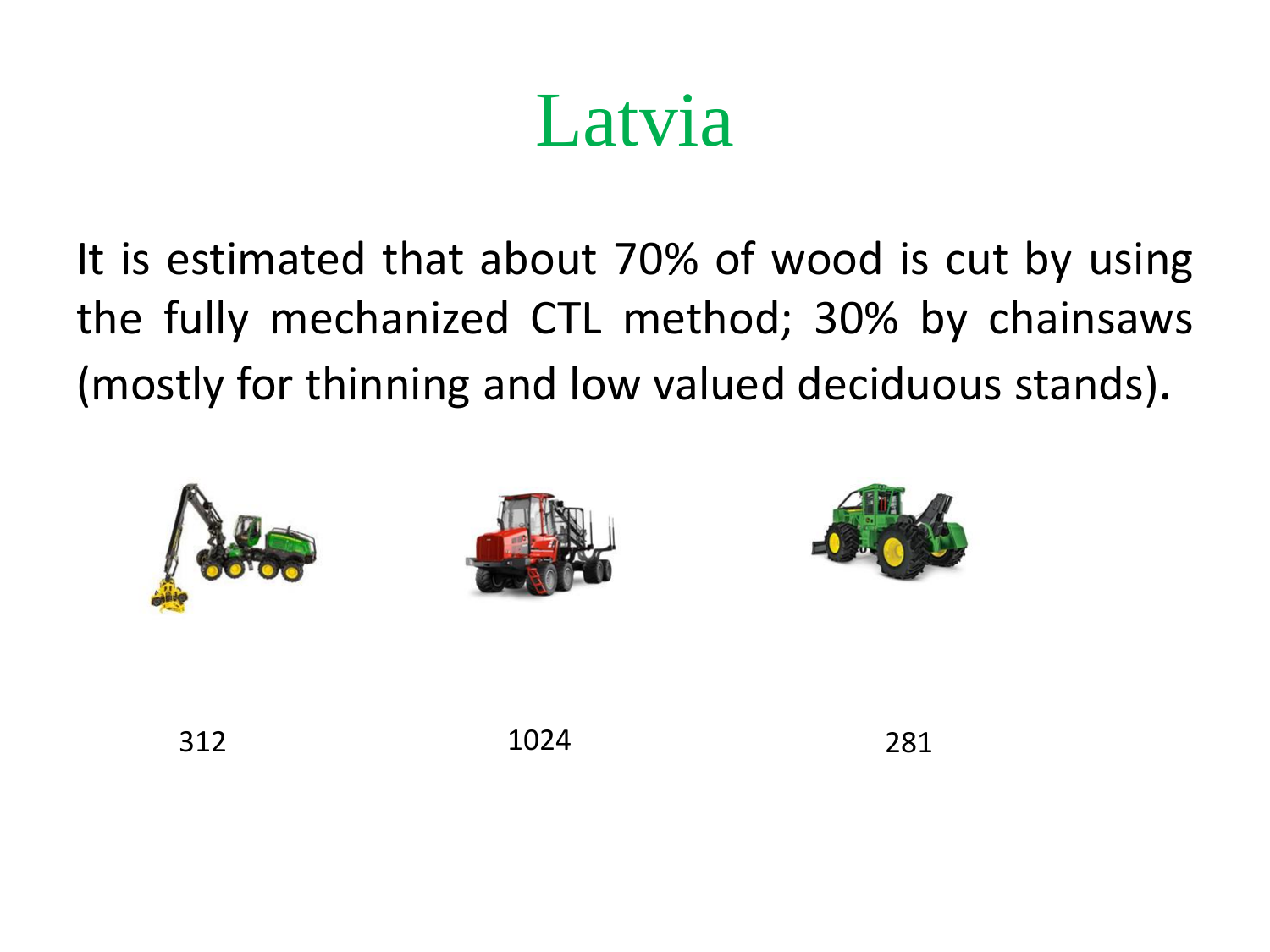## Lithuania

Chain saws, forwarders or agricultural tractors with self-loading trailers are used in the highly mechanized harvesting of the CTL method in Lithuania. Recently, timber harvesting by chainsaws is being replaced with harvesters.





90 170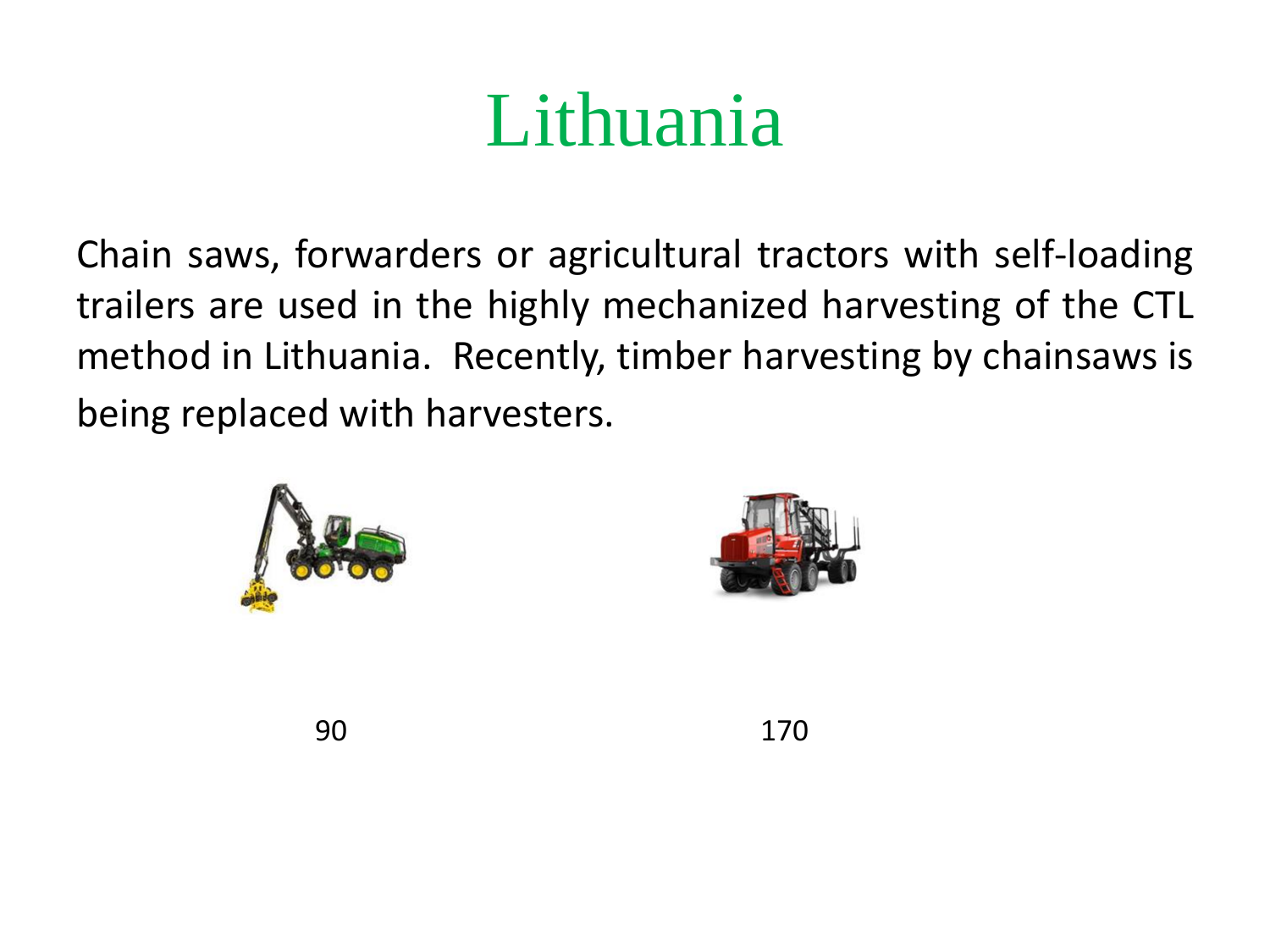#### Belarus

Tree-length (TL) and cut-to-length (CTL) methods are applied in Belarus to harvest wood. The typical TL system - chainsaws for felling and delimbing, and a cable skidder for extraction; the typical CTL system - chainsaws for felling, delimbing and cross-cutting (or harvester), and a forwarder for extraction.

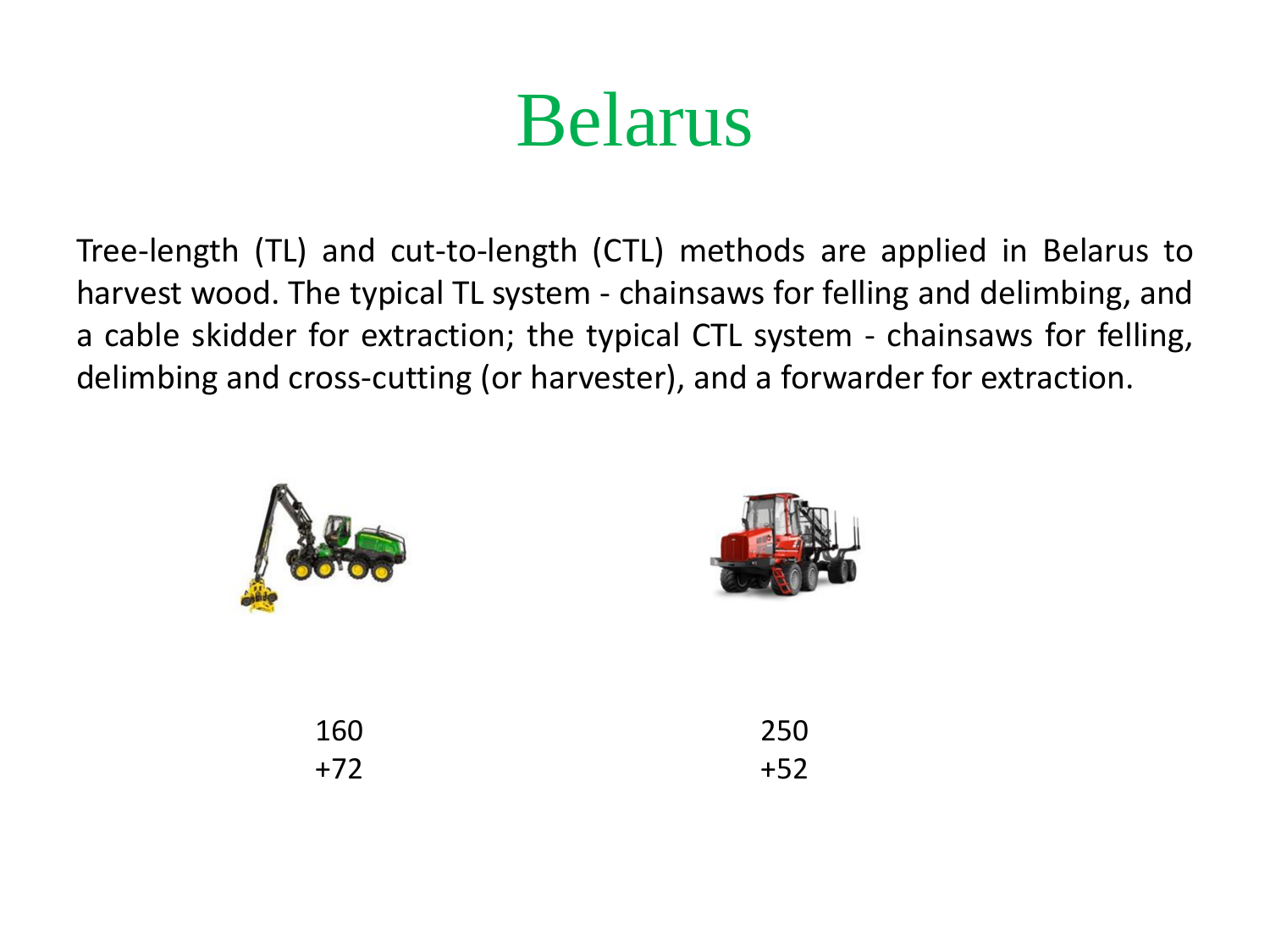## Poland

About 98% of the work associated with timber harvesting and extracting is carried out by private companies. The sortiment method dominates in mature stands, with the use of chain saws for cutting trees and skidders or agricultural tractors for wood extraction. In younger stands, the CTL method is used, as well as agricultural tractors with self-loading trailers.

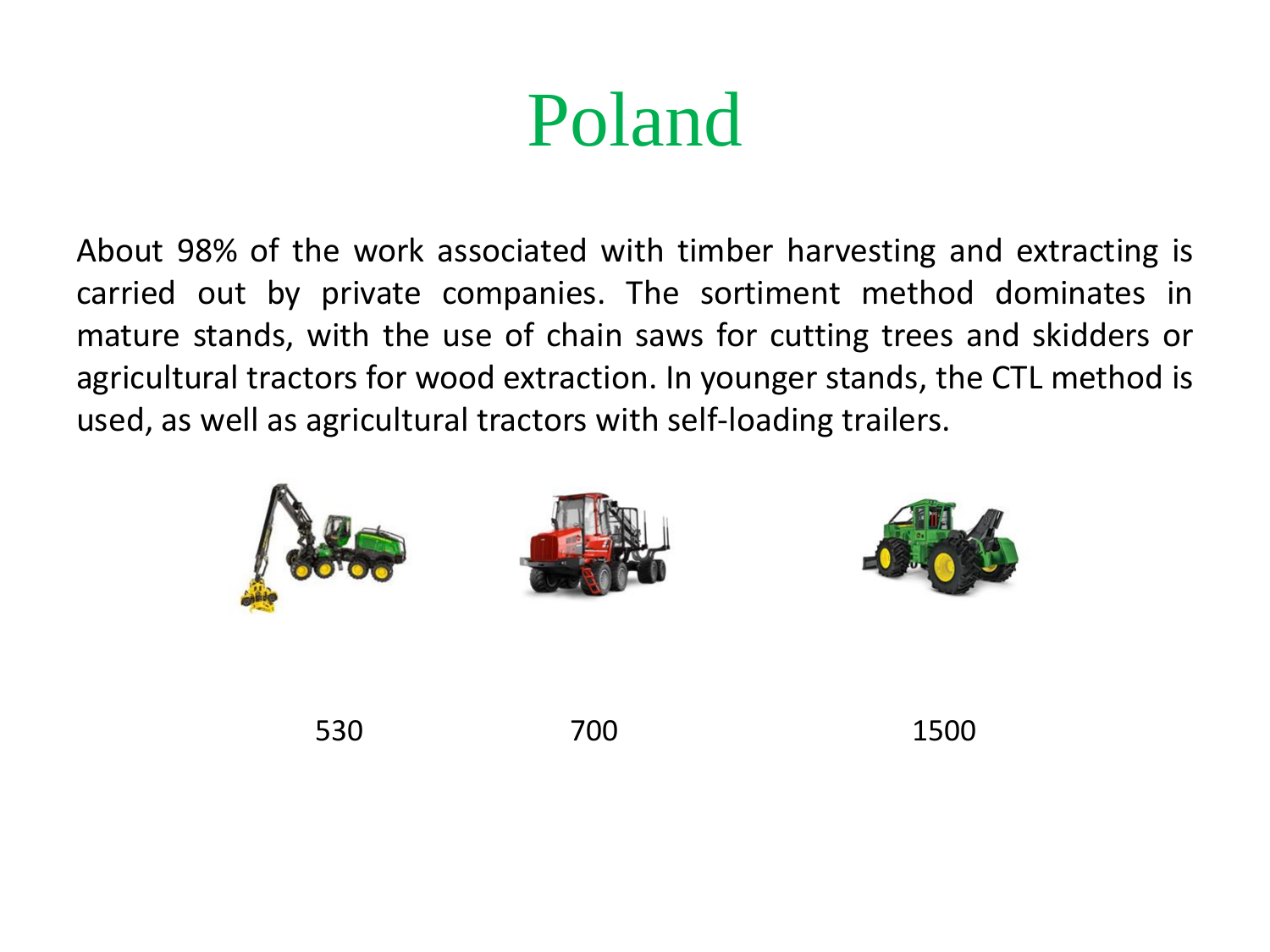### Czech Republic

The tree-length method dominates (71%), with the use of chainsaws for felling and delimbing, as well as skidders and agricultural tractors fitted with winches. 29% is harvested in a fully mechanized manner with the use of harvesters and forwarders.





500 800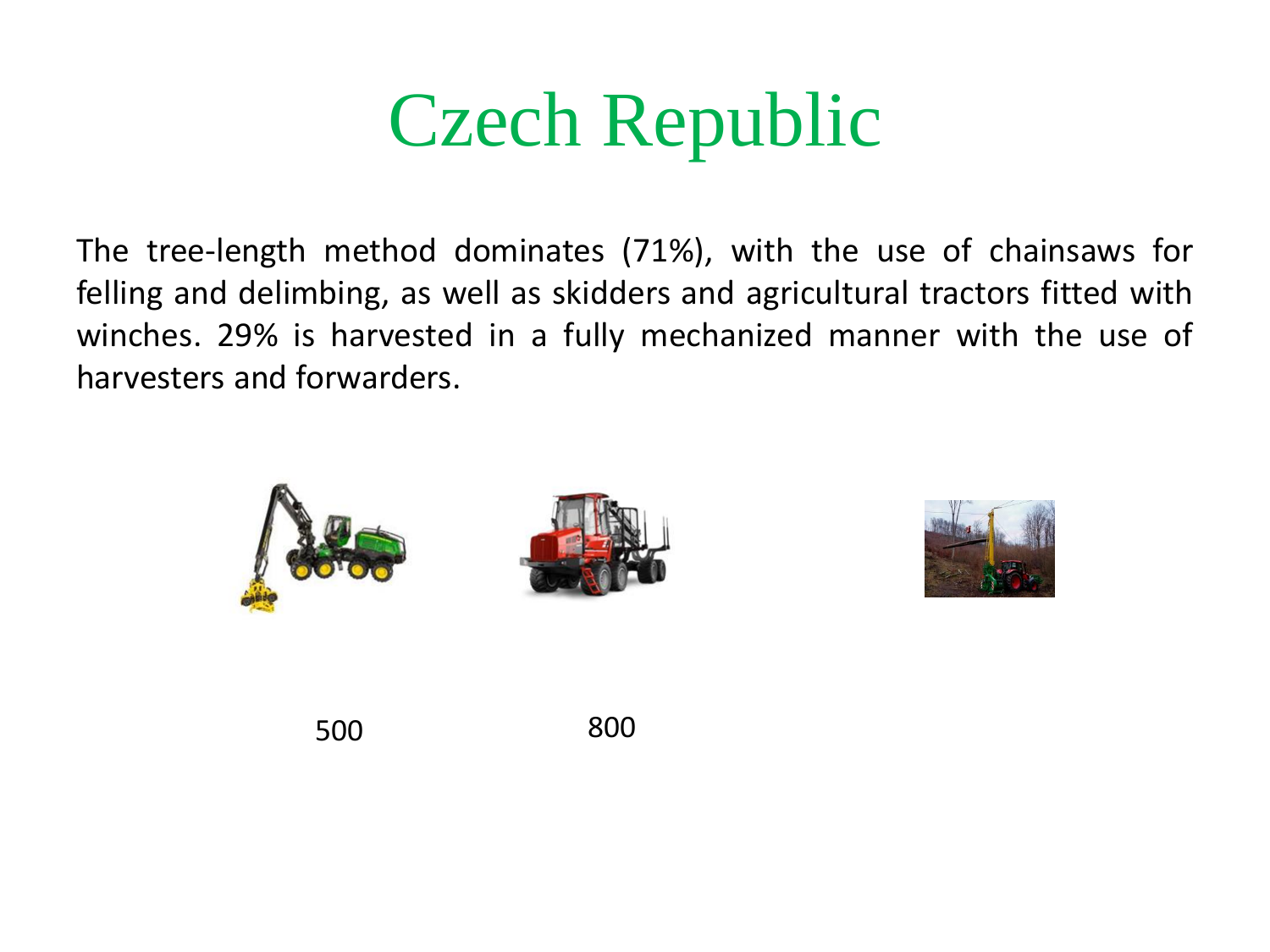#### Slovakia

Wood in Slovakia is harvested mostly by subcontractors. Chainsaw work is still most commonly used in felling operations – ca. 95%.



ca. 10

#### Extraction

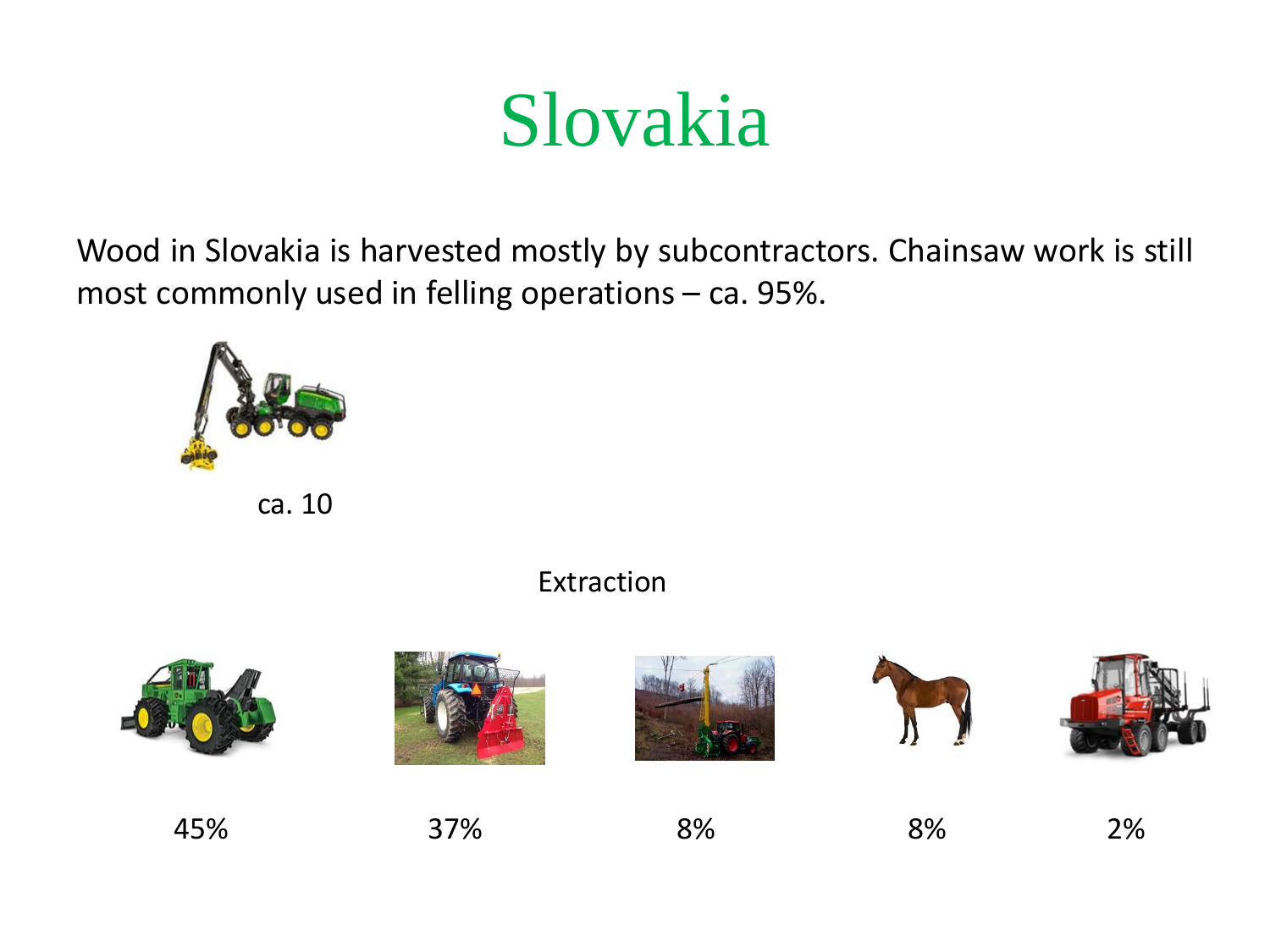#### Ukraine

About 83% of logging operations are performed with state forests technical equipment. Two methods of harvesting dominate: in lowlands – chainsaw and agricultural tractor with a trailer/winch or skidder; in the Carpathians – chainsaw-cable system-skidder). Wood is transported to the customer mainly as logs of 2–4 m in length (82–87%).



ca. 10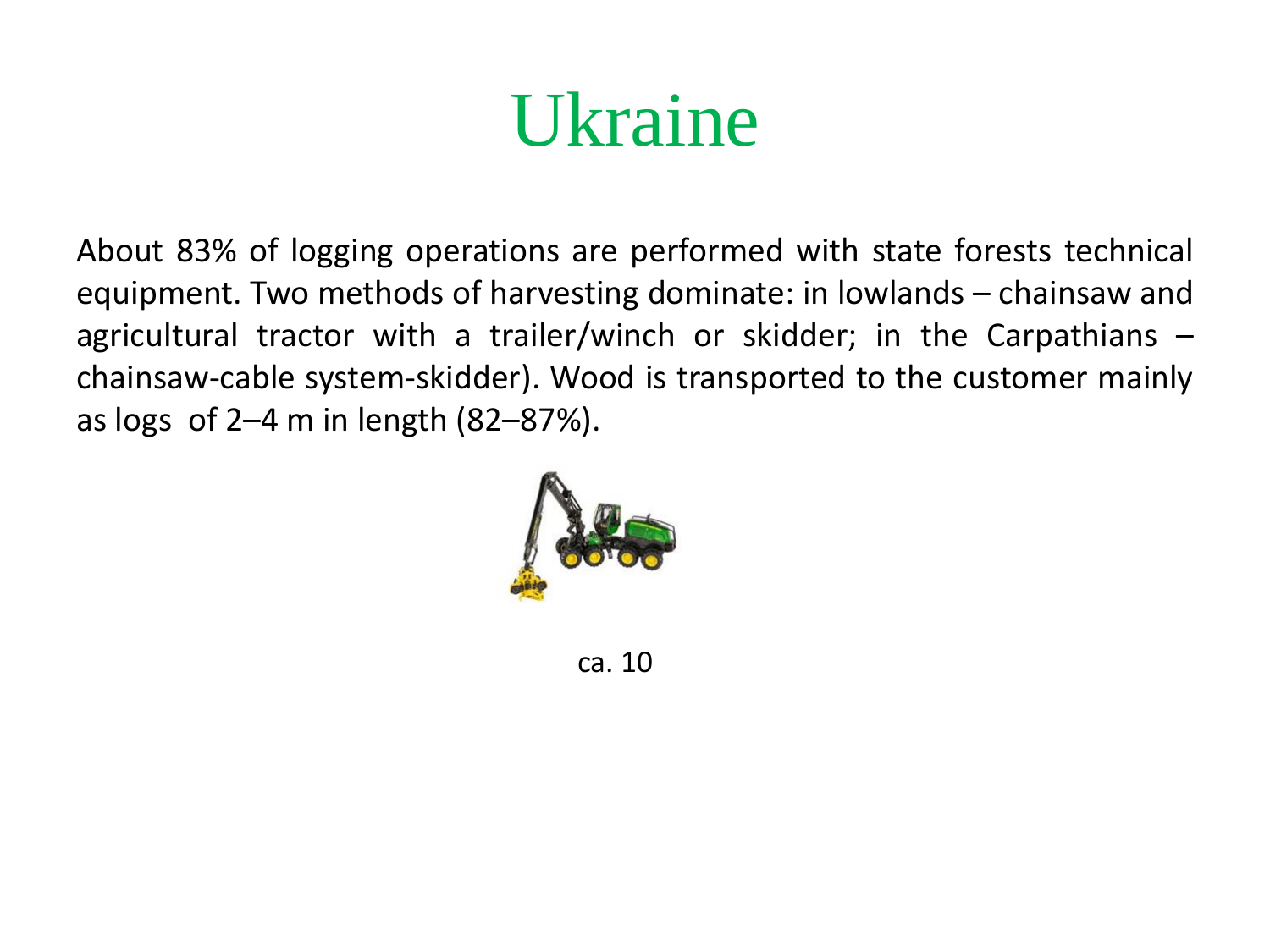## Romania

Timber harvesting operations rely heavily on the use of motor-manual tree felling and processing followed by skidding, carried out mostly by Romanianproduced wheeled winch skidders (98%).



2%

#### Extraction







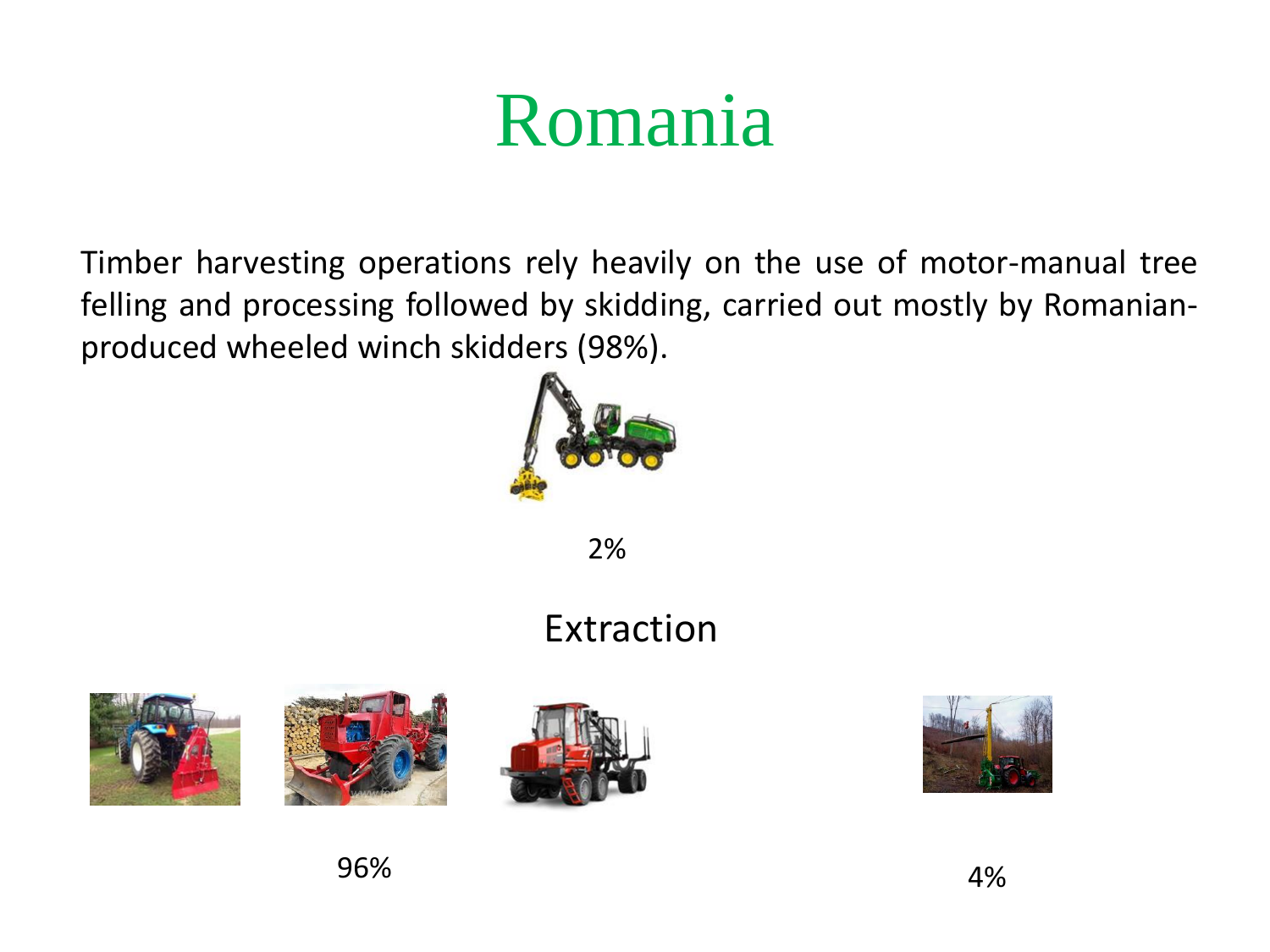# Bulgaria

Cutting and delimbing are done with chain saws. There are only single harvesters, forwarders and cable cranes (about 10 skylines are still in use).

#### Extraction







60% 40%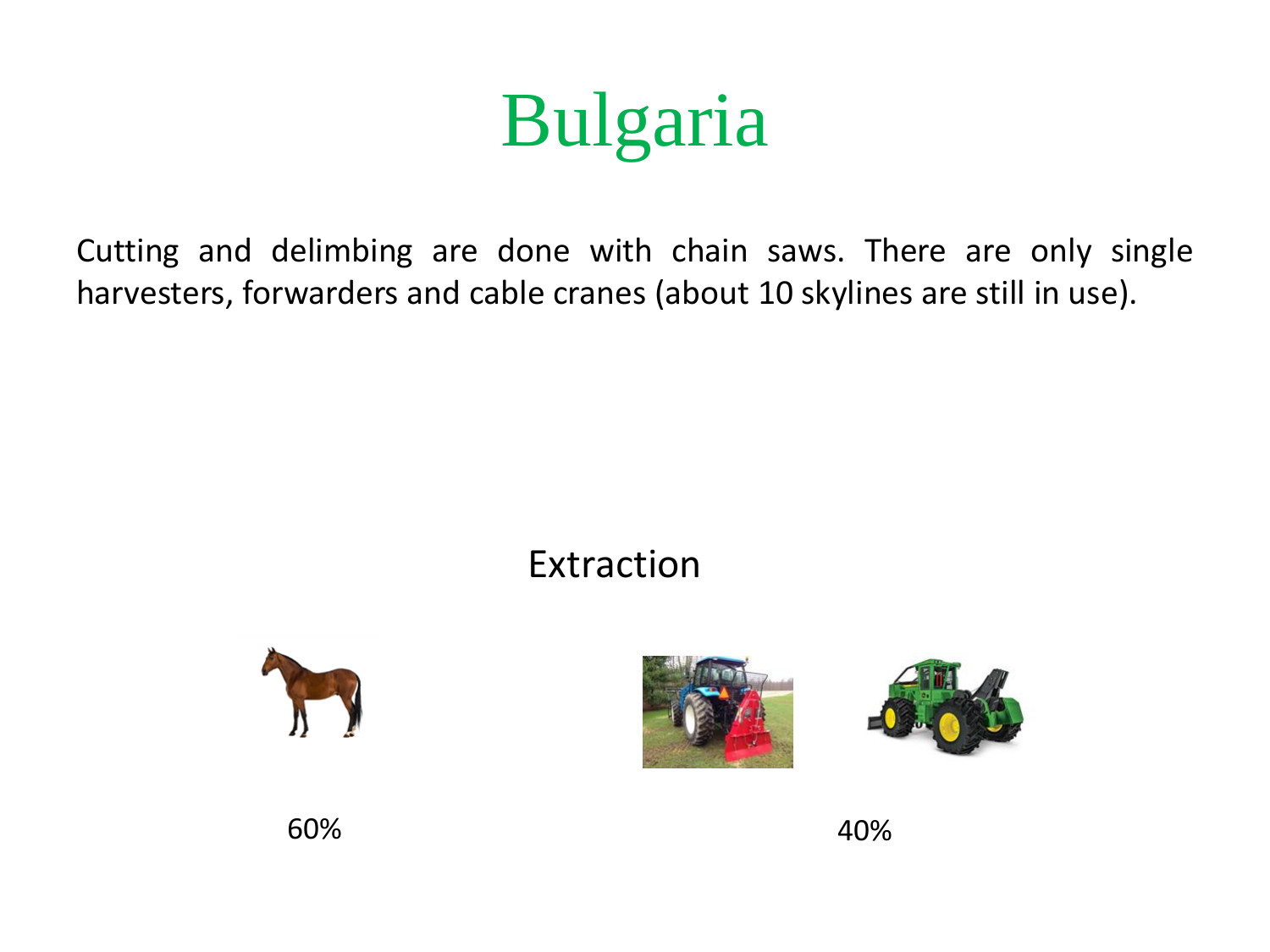#### Timber harvesting methods applied in each analysed country

| Harvesting<br>method  | Average<br>distance<br>between<br>skid rails<br>(m) | Mechanization<br>degree        | Transported<br>wood  | Belarus | Bulgaria | Czech<br>Republic | Estonia | Latvia | Lithuania | Poland | Romania | Slovakia | Ukraine |
|-----------------------|-----------------------------------------------------|--------------------------------|----------------------|---------|----------|-------------------|---------|--------|-----------|--------|---------|----------|---------|
| $H-F$                 | 20                                                  | Fully<br>mechanized            |                      |         |          |                   |         |        |           |        |         |          |         |
| $C-H-F$               | $>20$                                               |                                |                      |         |          |                   |         |        |           |        |         |          |         |
| $\operatorname{C-F}$  | 20                                                  |                                | Short wood<br>$<$ 6m |         |          |                   |         |        |           |        |         |          |         |
| $C-TT$                | 20                                                  | Highly<br>mechanized           |                      |         |          |                   |         |        |           |        |         |          |         |
| $H-CC$                | 20                                                  |                                |                      |         |          |                   |         |        |           |        |         |          |         |
| $C-H-CC$              | $>20$                                               |                                |                      |         |          |                   |         |        |           |        |         |          |         |
| $C-O-H-F$             | $>30$                                               | Partially                      |                      |         |          |                   |         |        |           |        |         |          |         |
| $\operatorname{C-OT}$ | 20                                                  | mechanized                     |                      |         |          |                   |         |        |           |        |         |          |         |
| $\mbox{C-O-F/TT}$     | $>20$                                               |                                |                      |         |          |                   |         |        |           |        |         |          |         |
| $H-TW/S$              | 20                                                  | Highly                         | Long wood            |         |          |                   |         |        |           |        |         |          |         |
| $C-TW/S$              | $>20$                                               | mechanized<br>>6m<br>Partially |                      |         |          |                   |         |        |           |        |         |          |         |
| $\mbox{C-CC}$         | $>40$                                               |                                |                      |         |          |                   |         |        |           |        |         |          |         |
| $\text{C-O-TW/S}$     | $>20$                                               |                                |                      |         |          |                   |         |        |           |        |         |          |         |
| $C-O$                 | $>20$                                               | mechanized                     |                      |         |          |                   |         |        |           |        |         |          |         |
| Frequency of usage:   |                                                     |                                | very<br>often        |         |          | often             |         |        | rarely    |        |         |          |         |

Explanation of the abbreviations:

H – Harvester; F – Forwarder, C – Chainsaw; O – Horse; OT – Horse with a trailer; S – Skidder;

TW – Agricultural tractor with a winch;  $TT$  – Agricultural tractor with a trailer;  $CC$  – Cable crane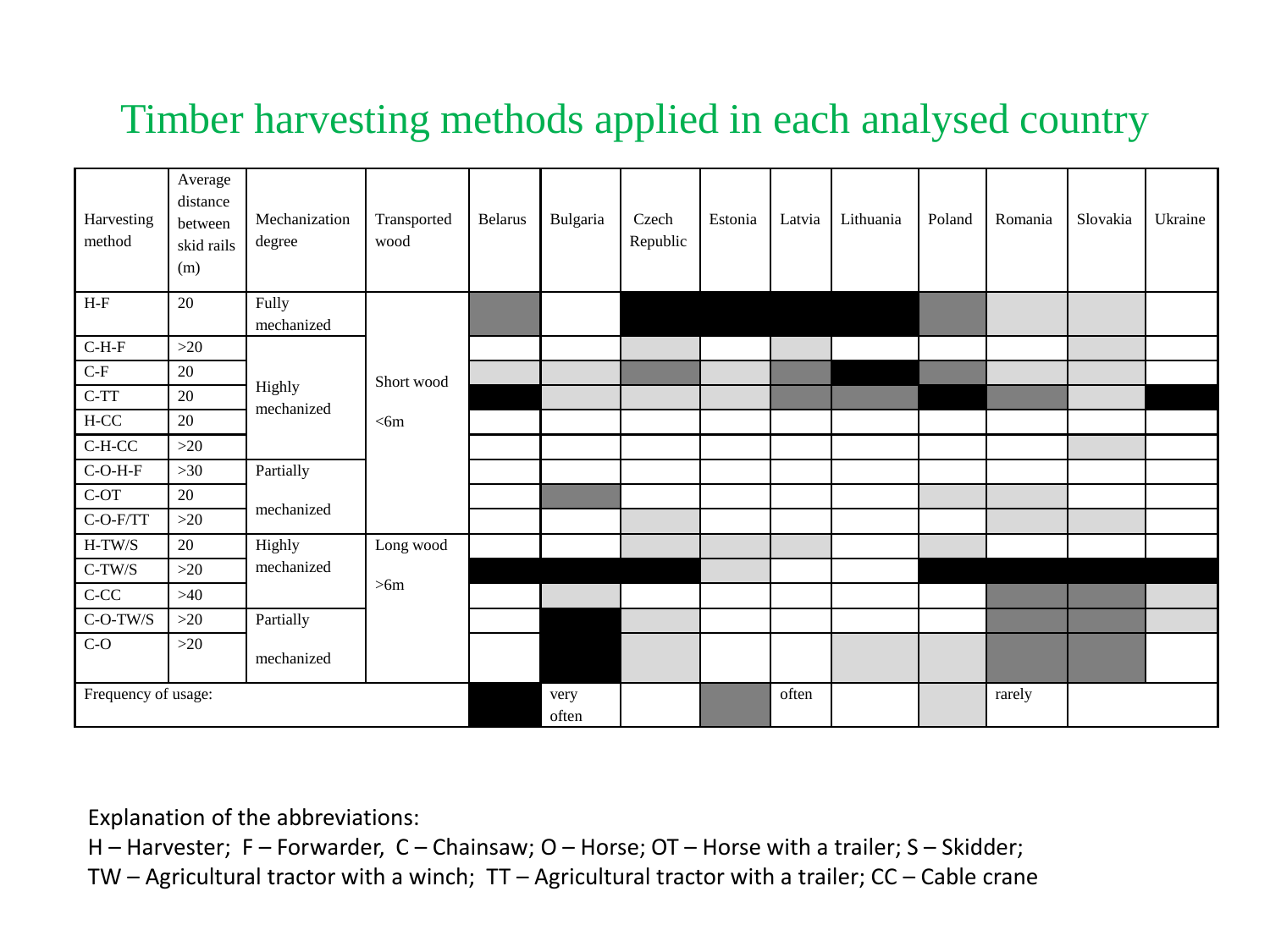#### Timber harvesting in the world

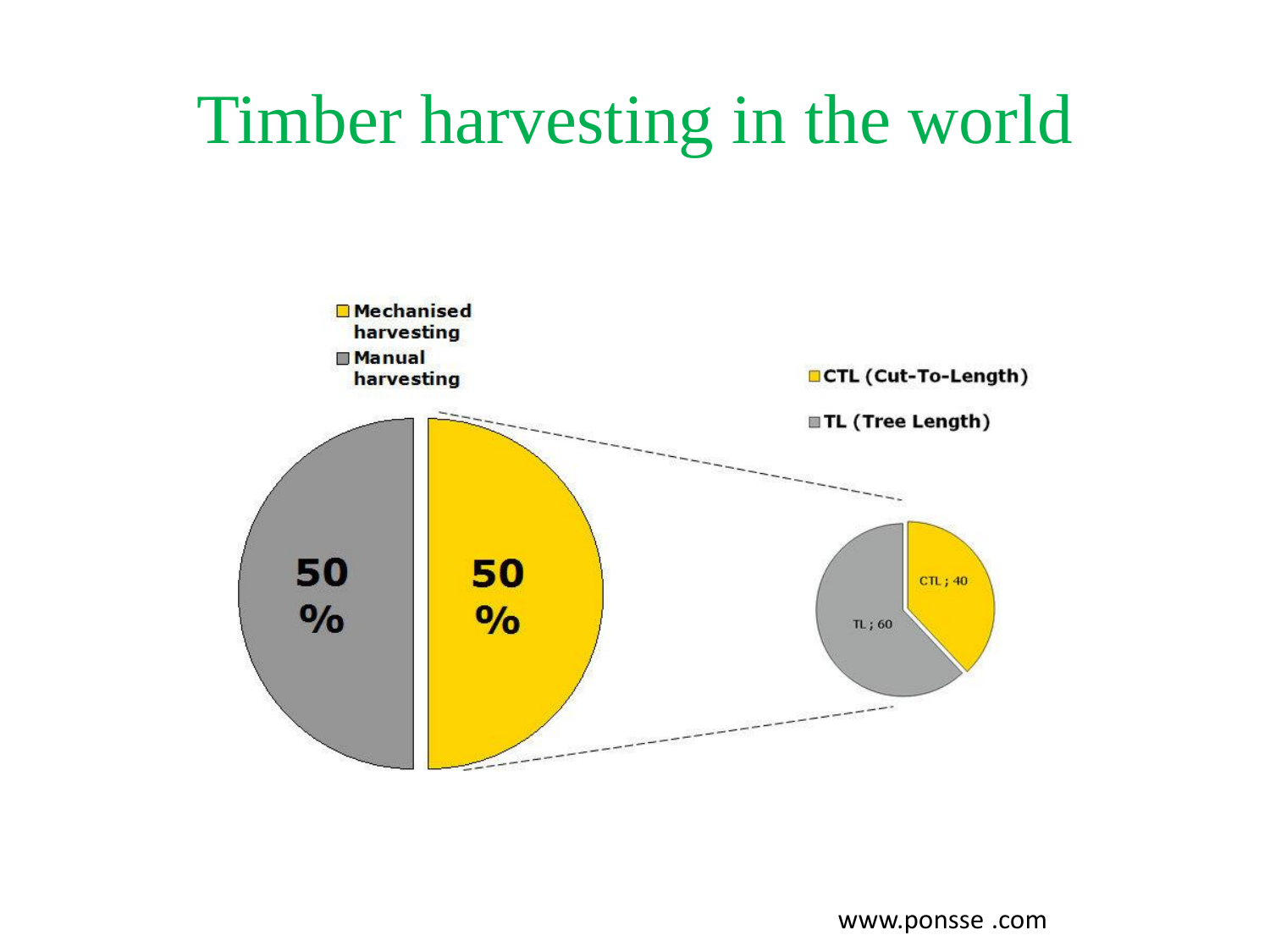#### Work productivity of timber harvesting in different forest conditions depending on the level of the process of mechanization

|                  |               | Work productivity, $m^3/h$ |                             |                    |               |  |  |  |  |
|------------------|---------------|----------------------------|-----------------------------|--------------------|---------------|--|--|--|--|
| Cutting category | Volume of cut |                            | Technological operations    | Extraction 300 m   |               |  |  |  |  |
|                  | trees, $m3$   |                            | (Felling-delimbing-bucking) |                    |               |  |  |  |  |
|                  |               | Tree-length                | Cut-to-length               | Tree-length method | Cut-to-length |  |  |  |  |
|                  |               | method (TL)                | method (CTL)                | (TL)               | method        |  |  |  |  |
|                  |               | Chainsaw                   | Harvester                   | Skidder            | (CTL)         |  |  |  |  |
|                  |               |                            |                             |                    | Forwarder     |  |  |  |  |
|                  |               |                            |                             |                    |               |  |  |  |  |
| Early thinning   | $0.06 - 0.08$ | $0.5 - 1.1$                | $4.4 - 5.6$                 | $4.2 - 5.3$        | $4.6 - 5.4$   |  |  |  |  |
|                  |               |                            |                             |                    |               |  |  |  |  |
| Late thinning    | $0.18 - 0.32$ | $0.7 - 1.5$                | $8.6 - 16.1$                | $6.3 - 14.2$       | 8.8-15.1      |  |  |  |  |
|                  |               |                            |                             |                    |               |  |  |  |  |
| Clear cut        | $0.32 - 0.57$ | $1.8 - 4.3$                | 19.8-32.1                   | $13.7 - 16.3$      | 16.5-17.9     |  |  |  |  |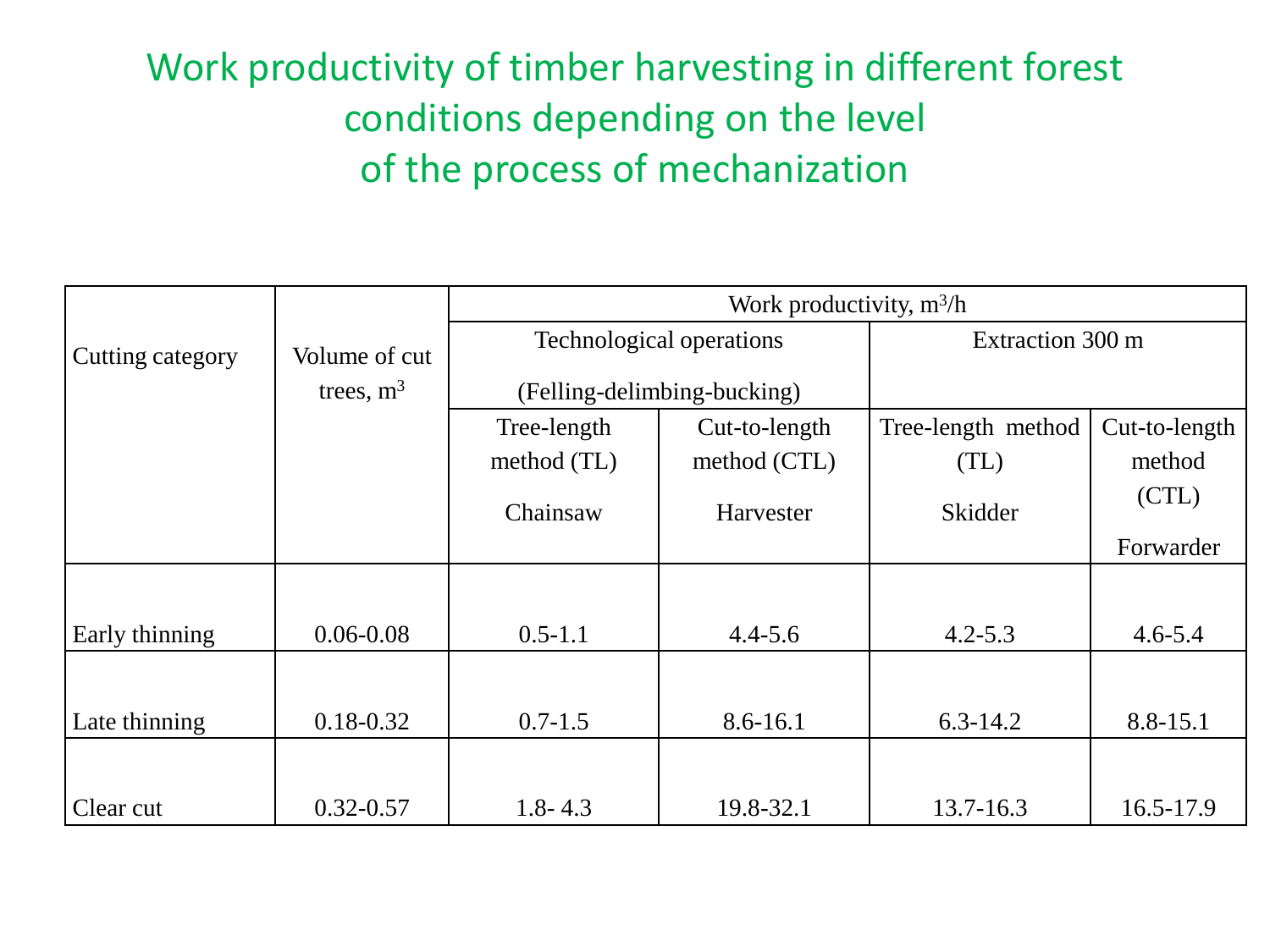The social and economic changes, which began in the countries of Eastern Europe in the early 1990s, led, among other things, to the restitution or privatisation of forests. Of the countries analysed, only Belarus, Ukraine and Poland have not introduced such changes.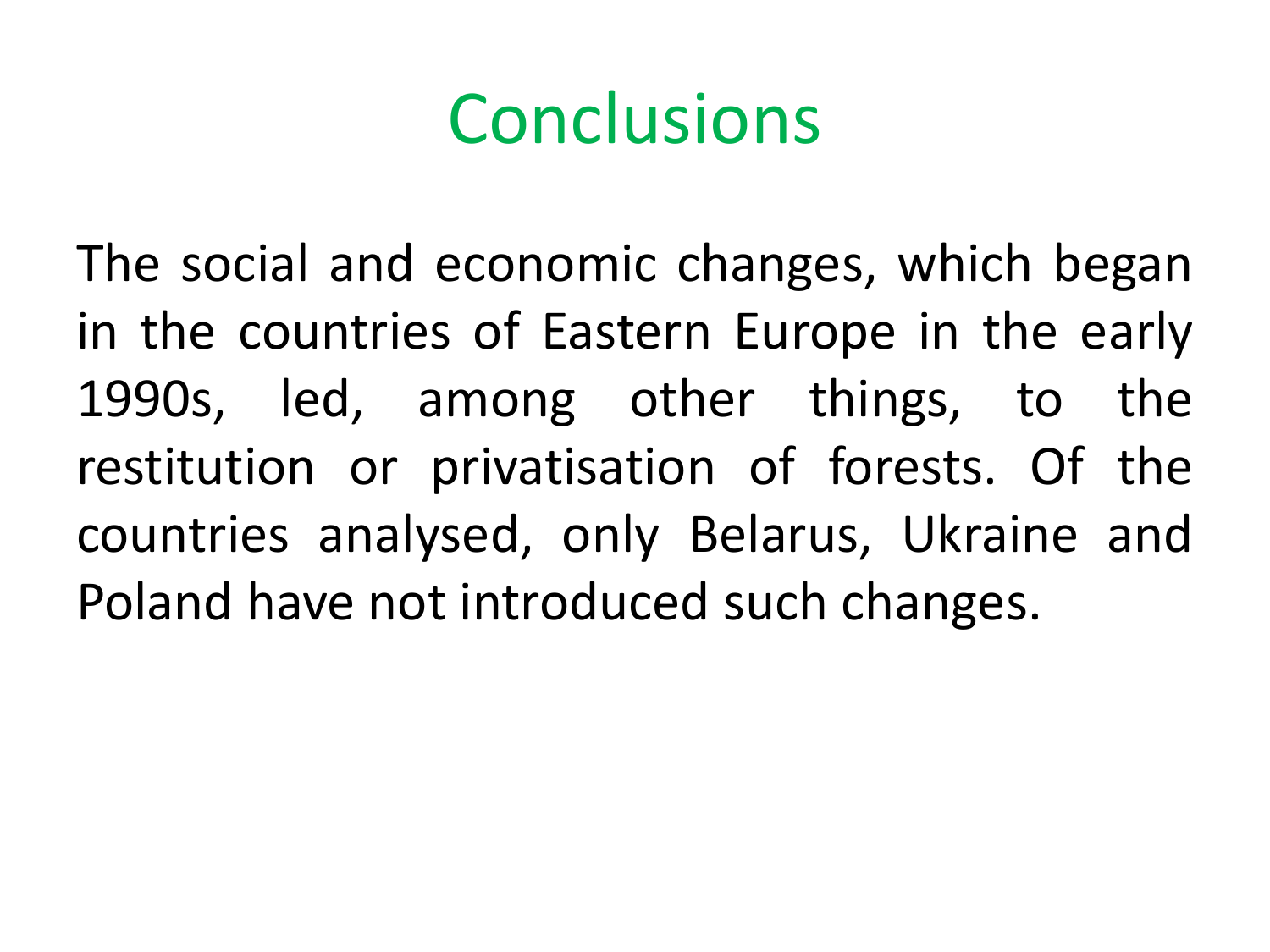All of the analysed countries have public companies that manage national forests. These companies entrust most of the field work of harvesting and extraction to private contractors. This work is carried out by the state only in Ukraine and Belarus. The owners of private forests harvest timber primarily with their own equipment.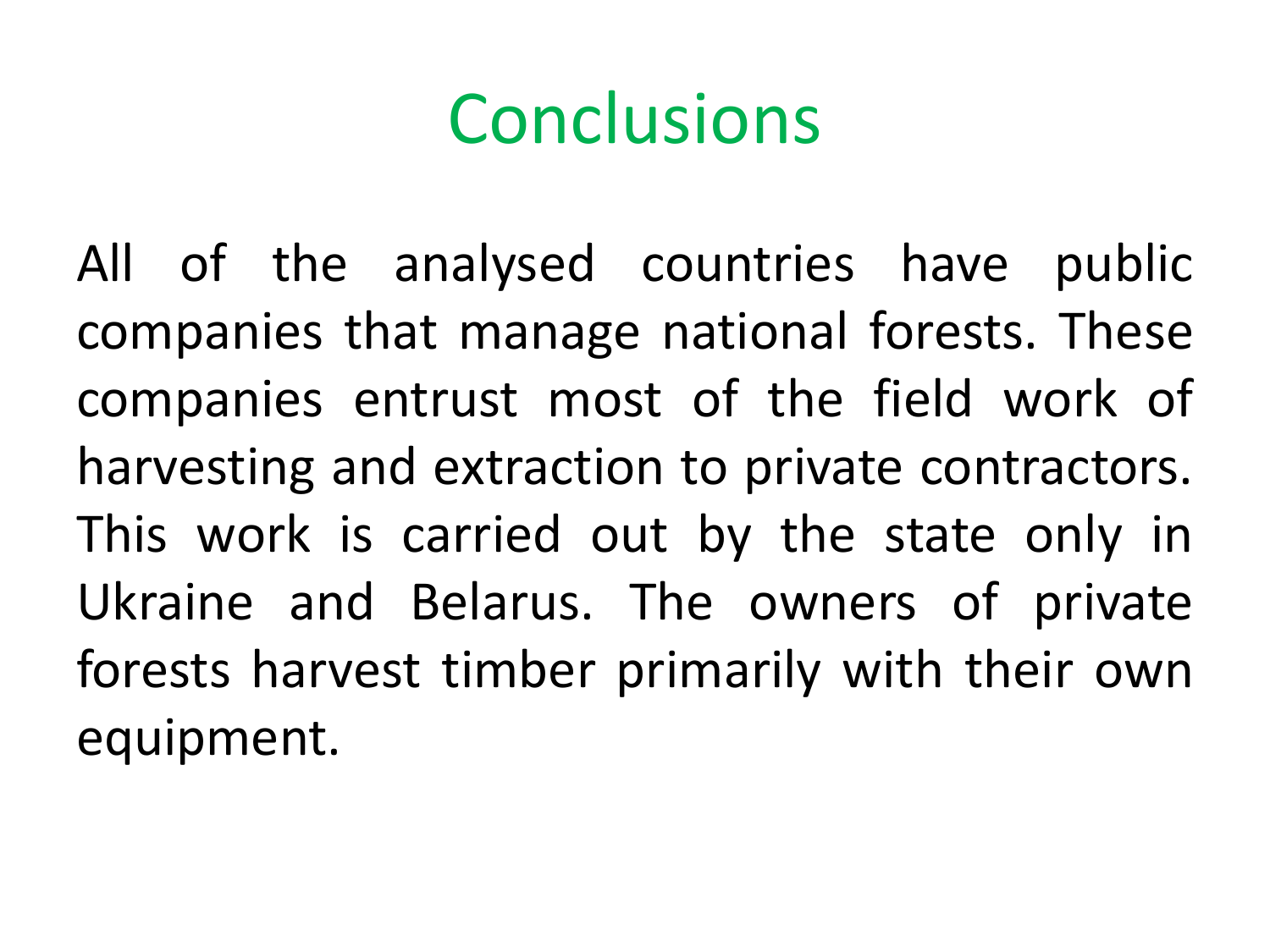In recent years, we have seen a dynamic growth in the use of the cut-to-length method using a harvester and forwarder to harvest wood. This applies especially to the Baltic countries. The leader in this respect is Estonia, where over 95% of final felling and over 80% of thinning operations are performed by harvesters. The lowest level of mechanization of logging processes is in Bulgaria, Romania, Slovakia and Ukraine.